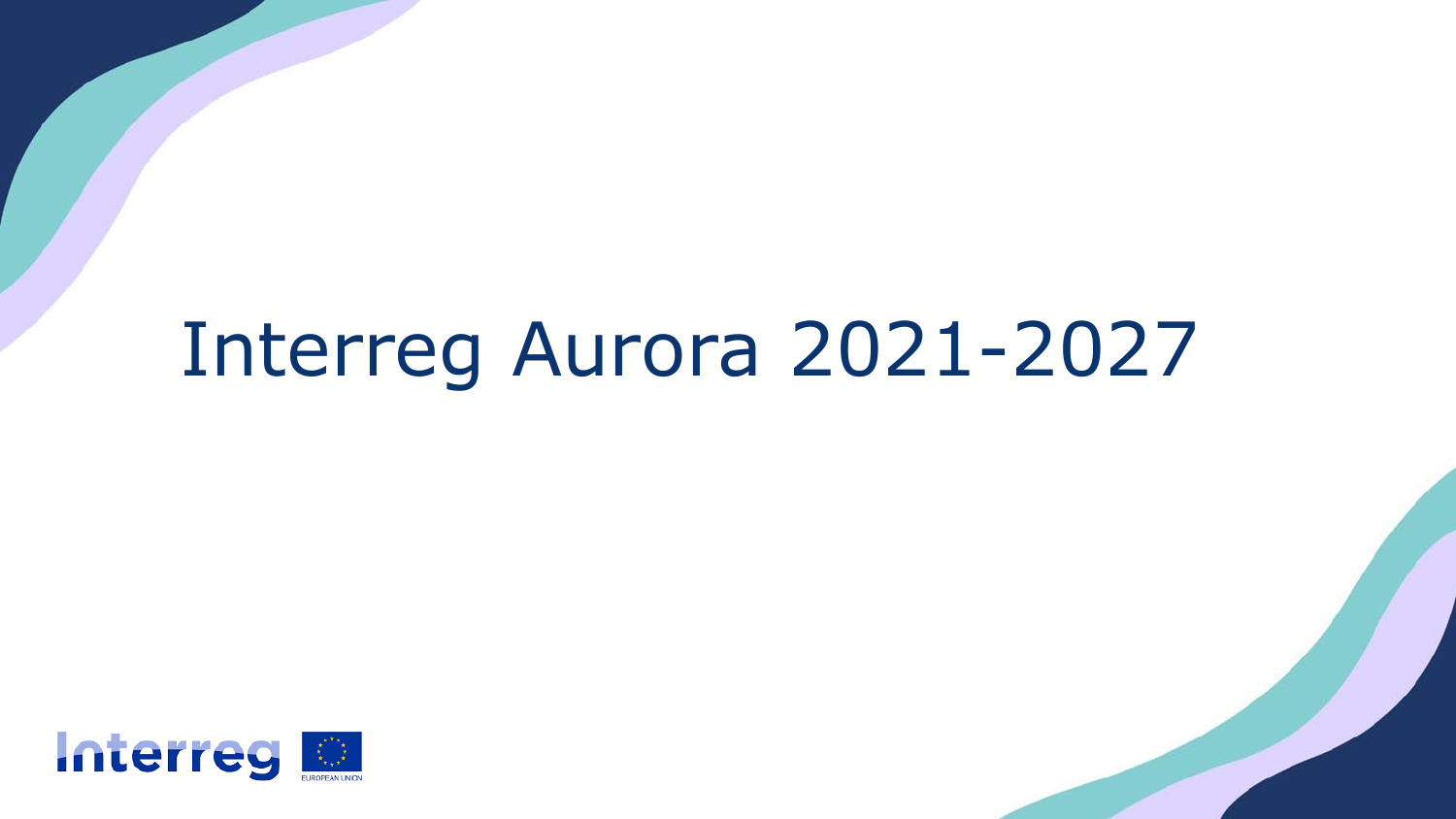## **Interreg Aurora 2021-2027**

The only new Interreg programme in Europe in the funding period 2021-2027

The overall goal of the Interreg Aurora programme is to encourage cross-border collaboration, thereby strengthening the programme area's competitiveness, sustainability and attractiveness through social inclusion, digitalisation, and green transition.

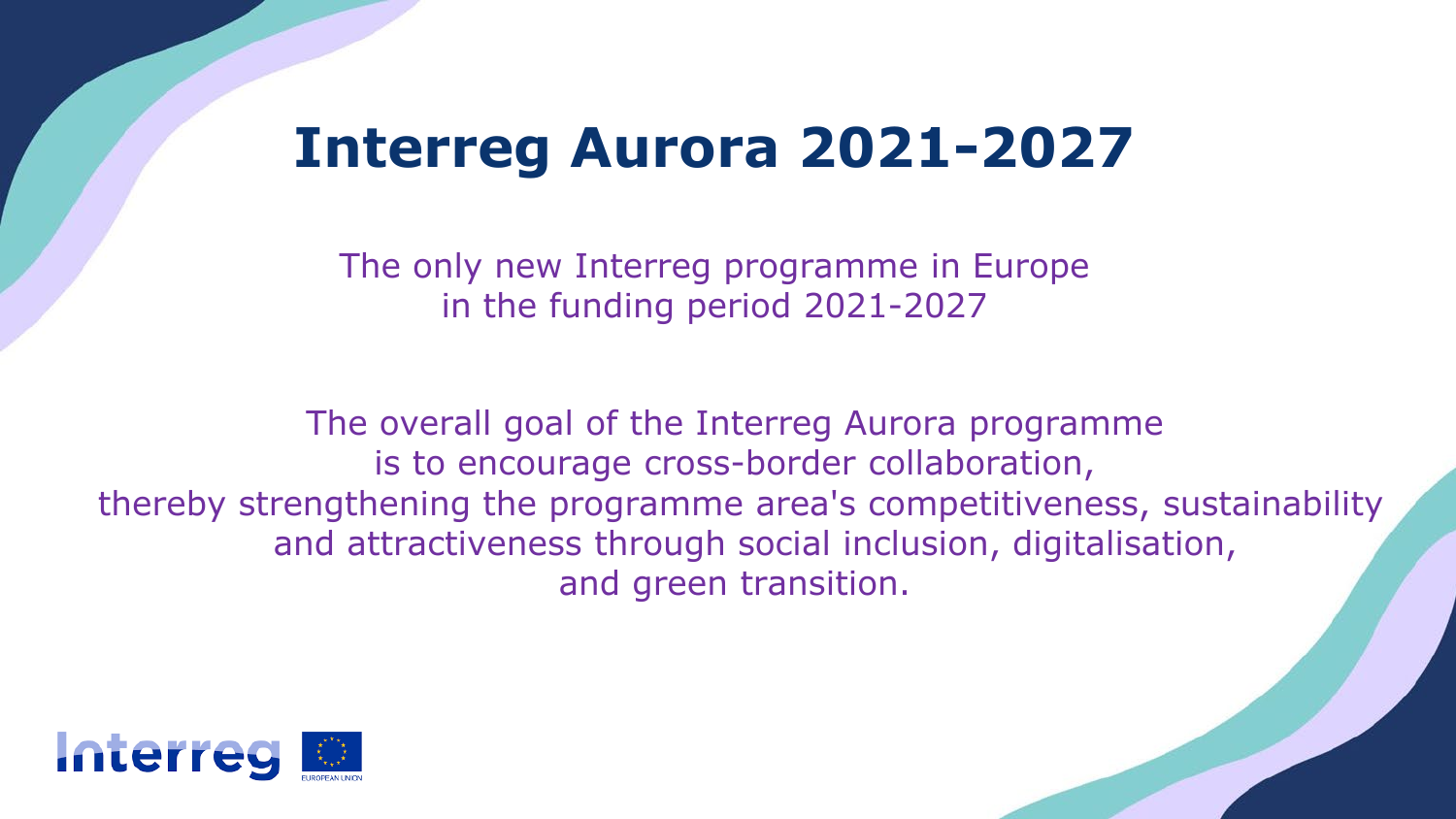#### **Interreg Aurora**

## **Joint programme area**

#### *Sub-area Aurora*

- Lapland
- North Ostrobothnia
- Central Ostrobothnia
- **Ostrobothnia**
- South Ostrobothnia
- **Norrbotten**
- Västerbotten
- Västernorrland
- Troms og Finnmark
- **Nordland**

#### *Sub-area Sápmi*

- **Lapland**
- North Ostrobothnia
- Central Ostrobothnia
- Norrbotten
- Västerbotten
- Västernorrland
- Jämtland
- Idre Sameby
- Troms og Finnmark
- Nordland
- **Trøndelag**
- 



## ● Elgå Reinbeitedistrikt Total area approx. 570 000 km2

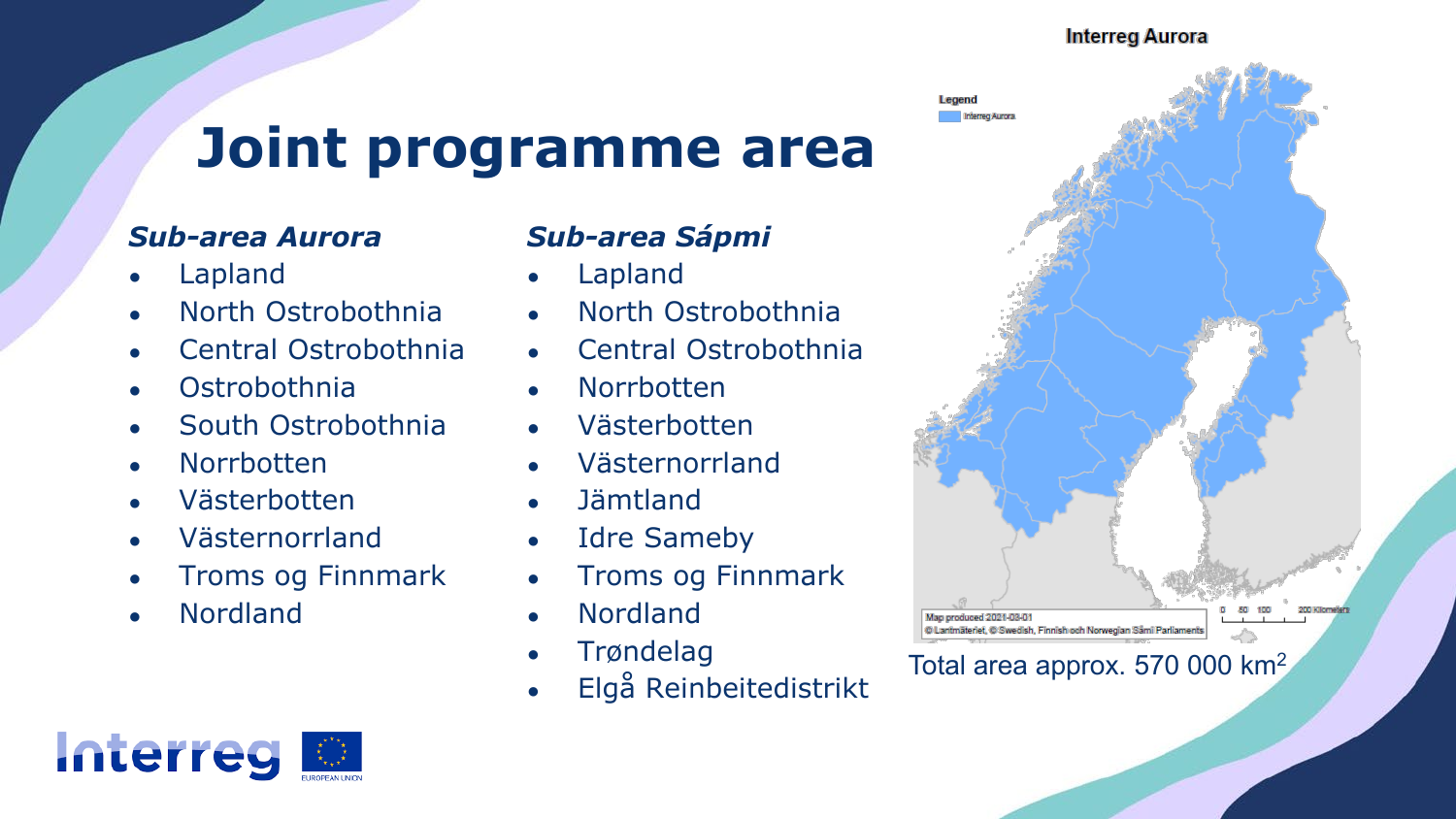## **Priorities Interreg Aurora**

#### **A smarter Europe**

- Research, development and innovation
- Entrepreneurship

#### **A greener Europe**

- Climate change adaptation and risk prevention
- Protection and preservation of biodiversity and green infrastructure
- Transportation and traffic chains

### **A more social Europe**

- Education, training and lifelong learning
- Culture and sustainable tourism

#### **A better Interreg governance**

• Building the fundamentals for cross-border cooperation

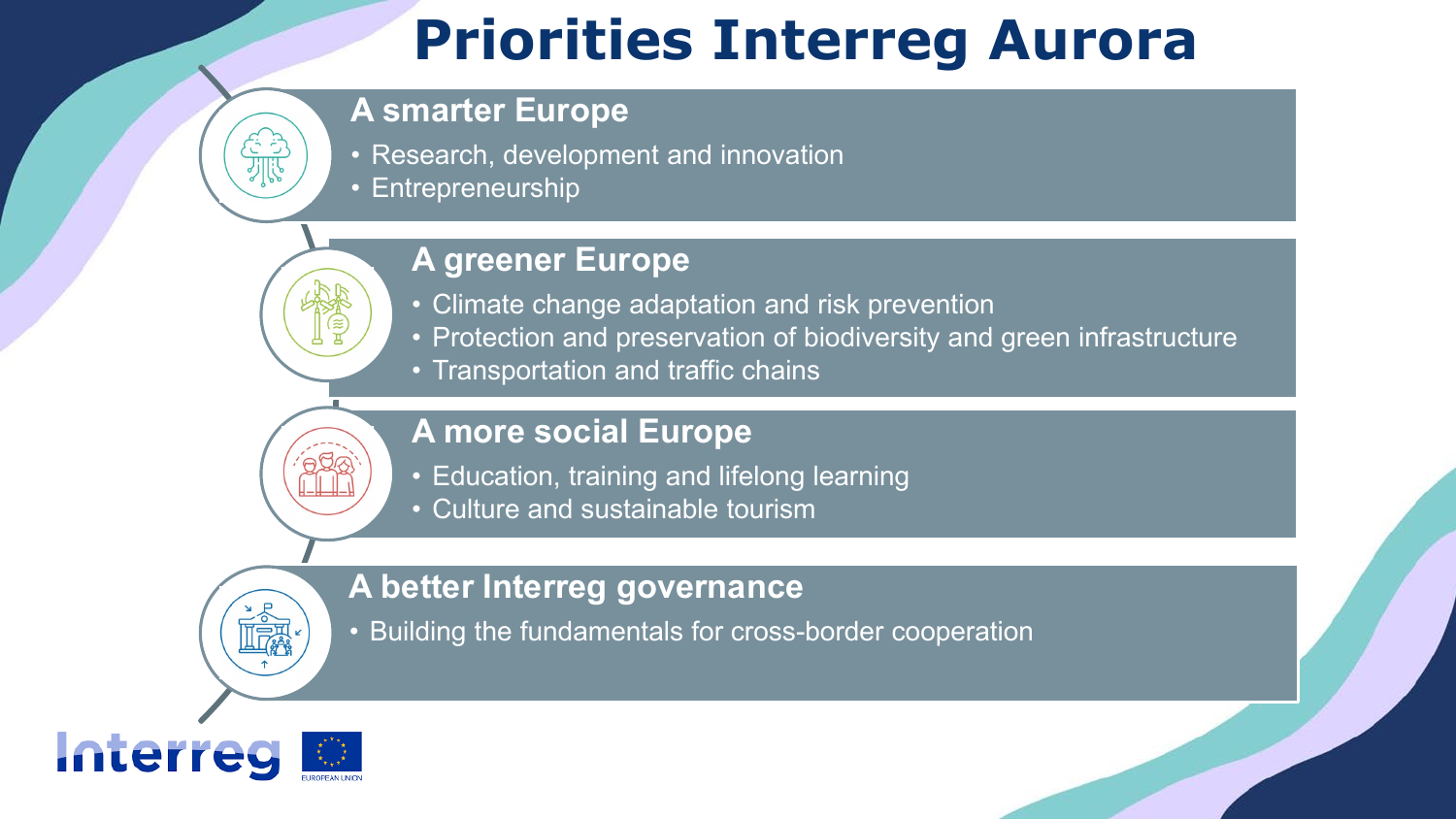

### **Priority 1: Smart and sustainable growth (PO 1 A smarter Europe)**

- Smart specialisation sustainable technology- and business development through research and innovation.
- Enhancing growth and competitiveness of SMEs

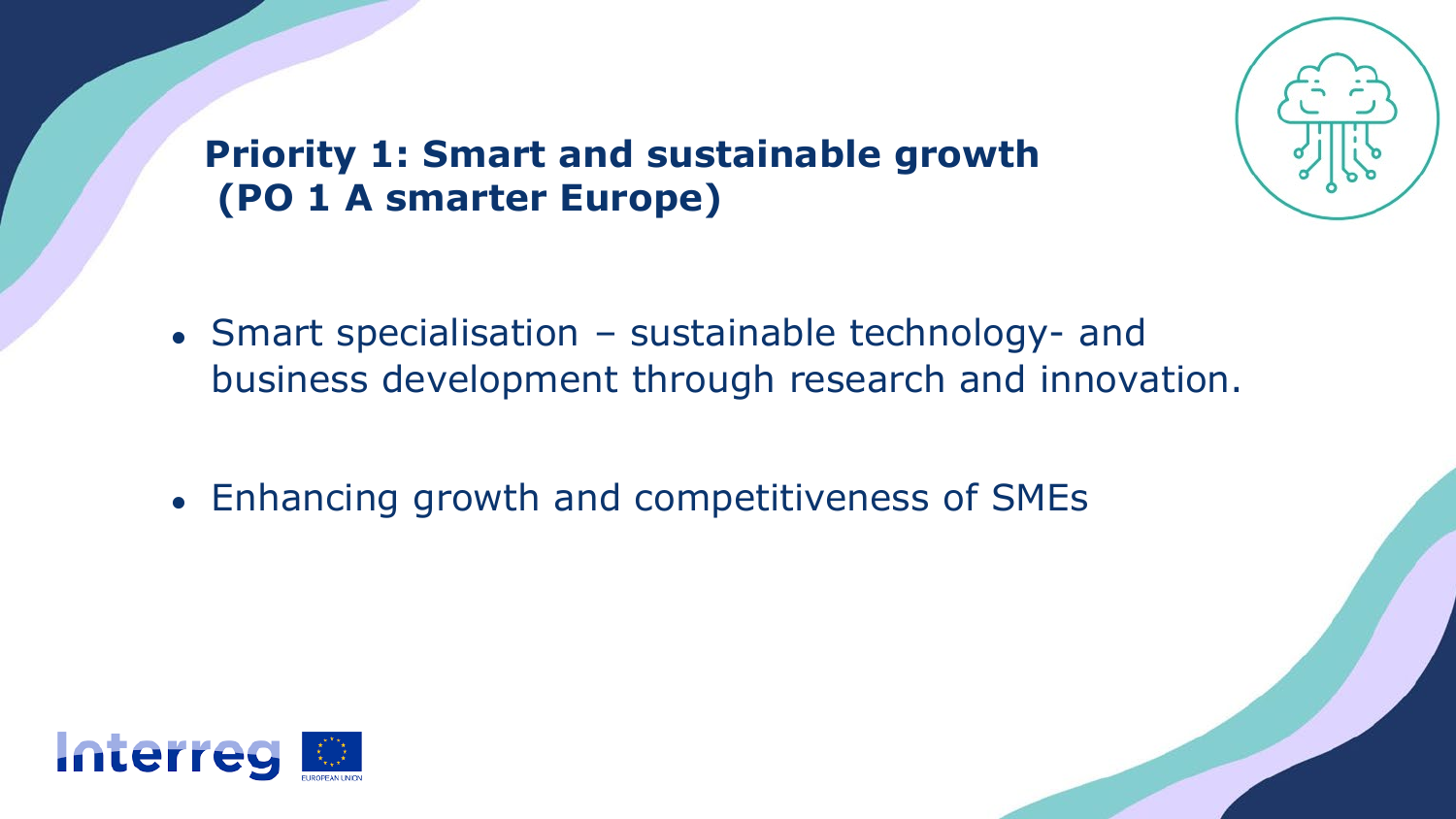**Priority 2: Green and sustainable transition (PO 2 A greener Europe)**



- Management of nature, wetlands, forestry, fishing etc.
- Multi-modality, reducing CO2 footprint and harmonization of the transport system

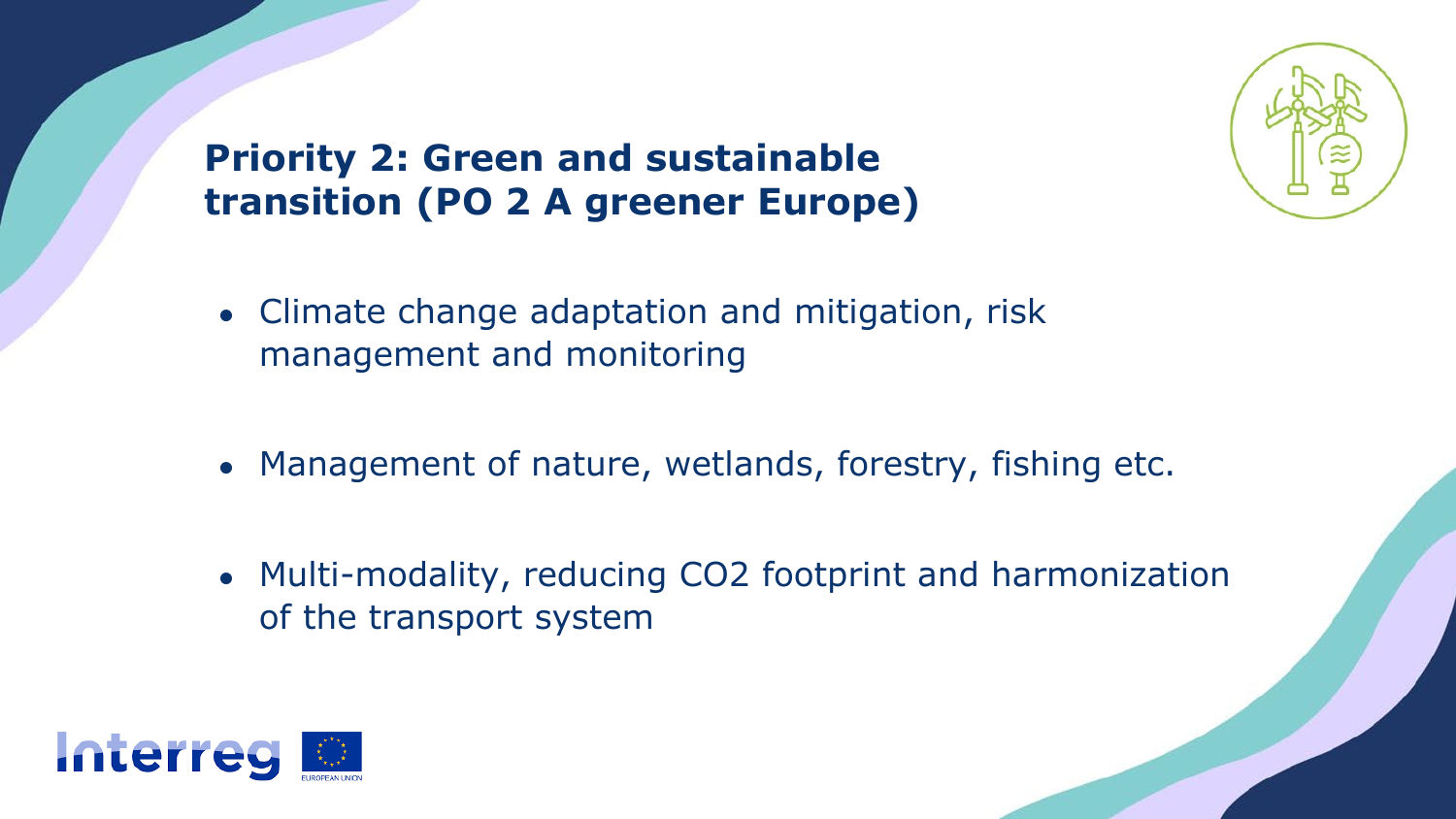

**Priority 3: Education, culture and sustainable tourism (PO 4 A more social Europe)**

- Education, training and life-long learning
- Culture and tourism

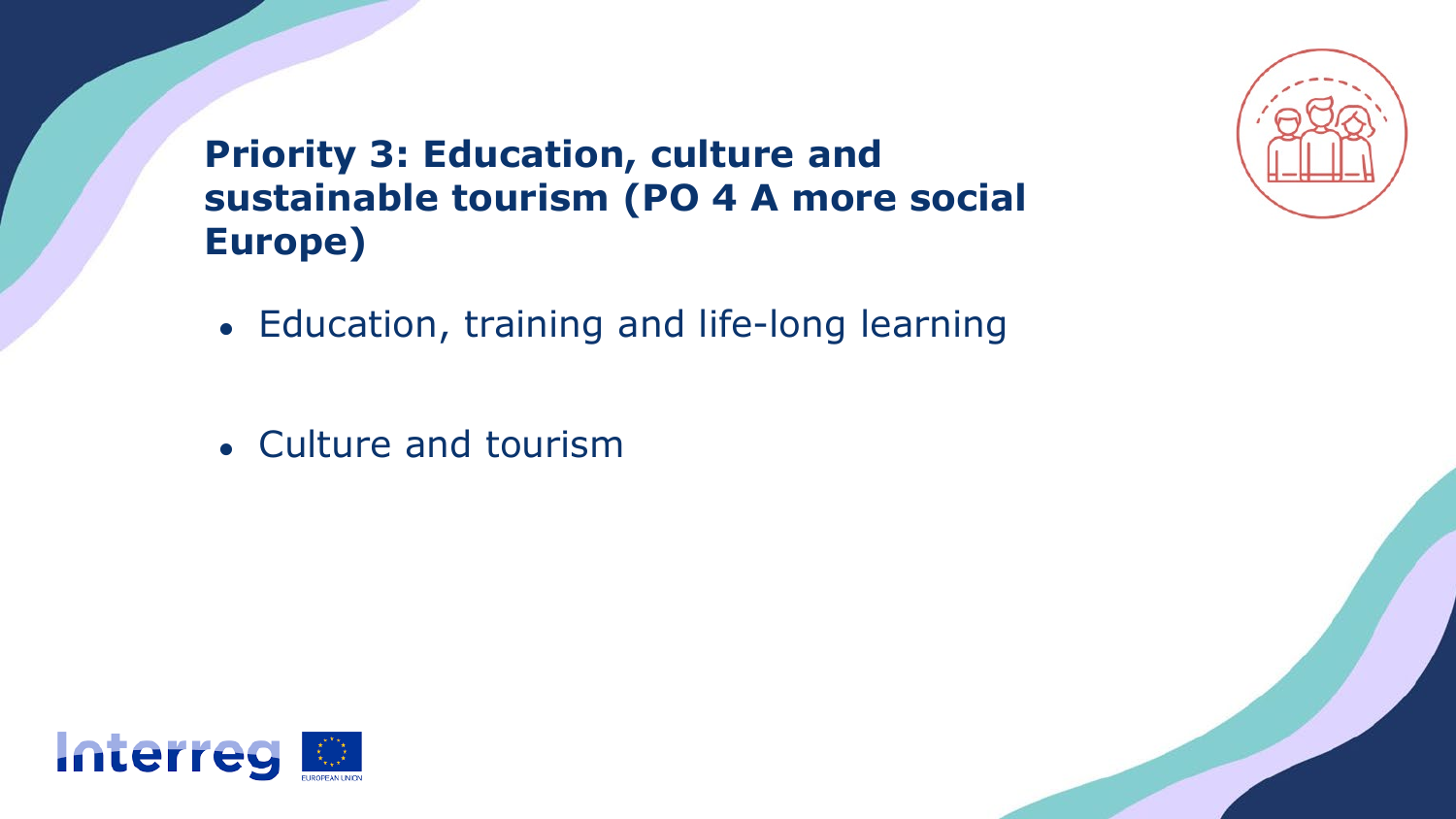

### **Priority 4: Better and more sustainable crossborder governance (ISO 1 Better cooperation governance)**

• Building the fundamentals for cross-border cooperation

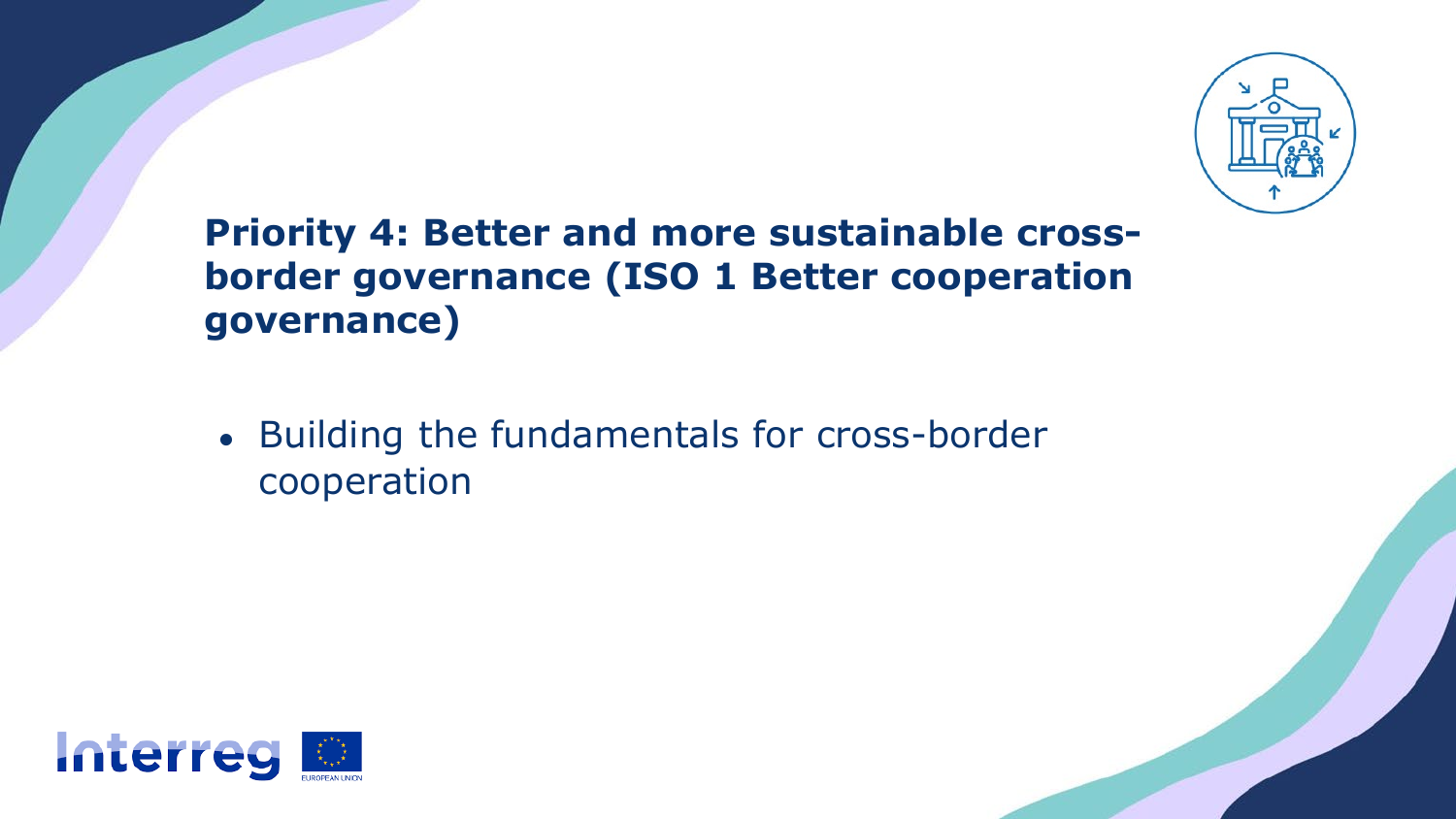## **Management related questions 1/2**

#### **Management organization:**

- Monitoring Committee + 2 Steering Committes (Aurora+Sápmi)
- Managing authority (EU): County Administrative Board of Norrbotten
- Managing organization (Norway): Troms-Finnmark fylkeskommune
- Joint Secretariat (Sweden, Finland, Norway, Sápmi)
- First Level control (FLC)

#### **Norwegian participation:**

- Lead Partner
- Joint application

#### **Test your project idea:**

**-** Project consultations

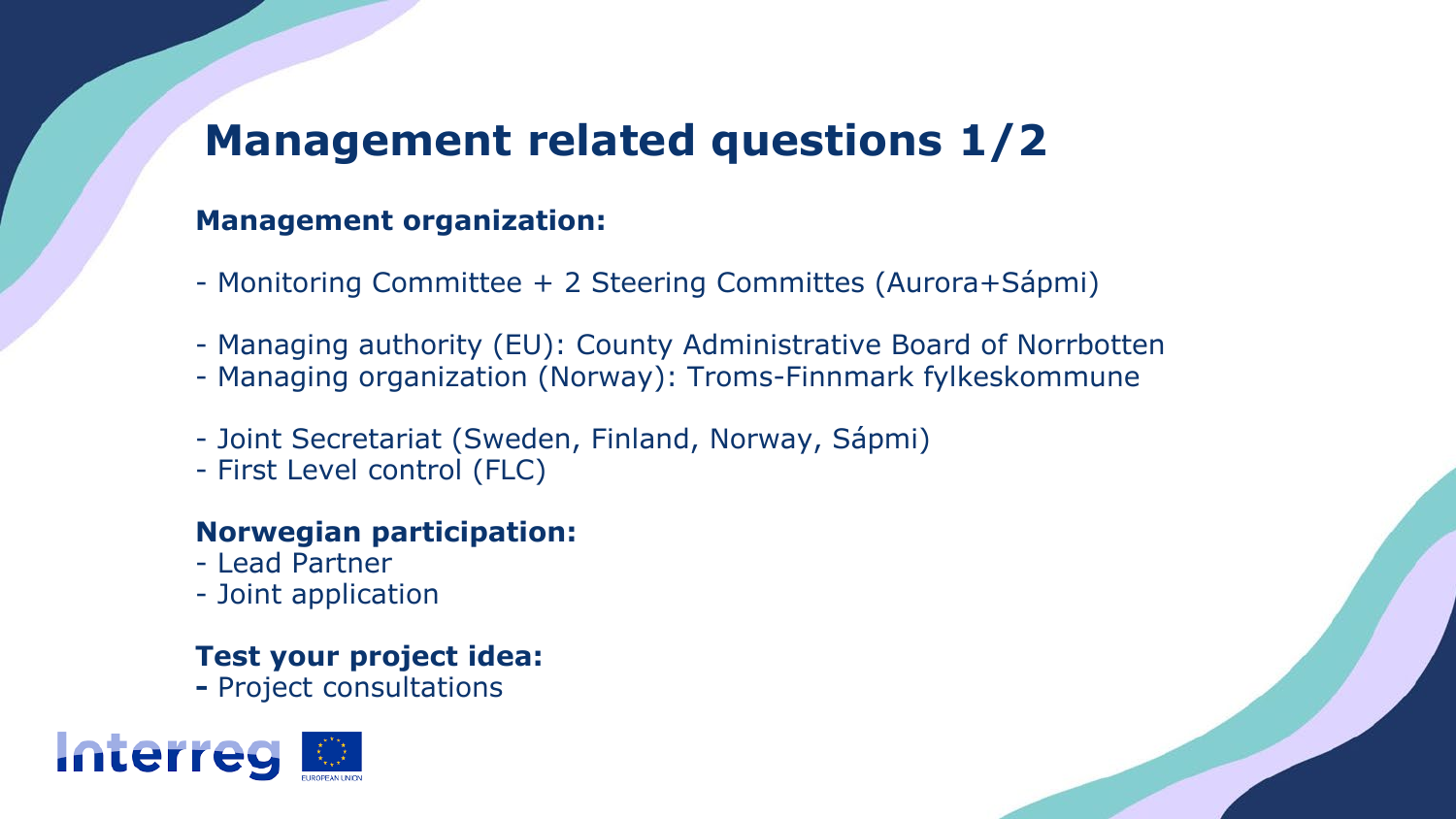### **Management related questions 2/2**

**Two project types**: Small-scale and Regular

**Simplifications:** In applying and reporting

**Budget:** About 160 million euro including national co-financing (ERDF 93,8 MEUR)

**Co-financing**: EU 65/35 Norway 50/50

**Programme language**: English

**Timetable:** Open for 1<sup>st</sup> call 2022-Q2